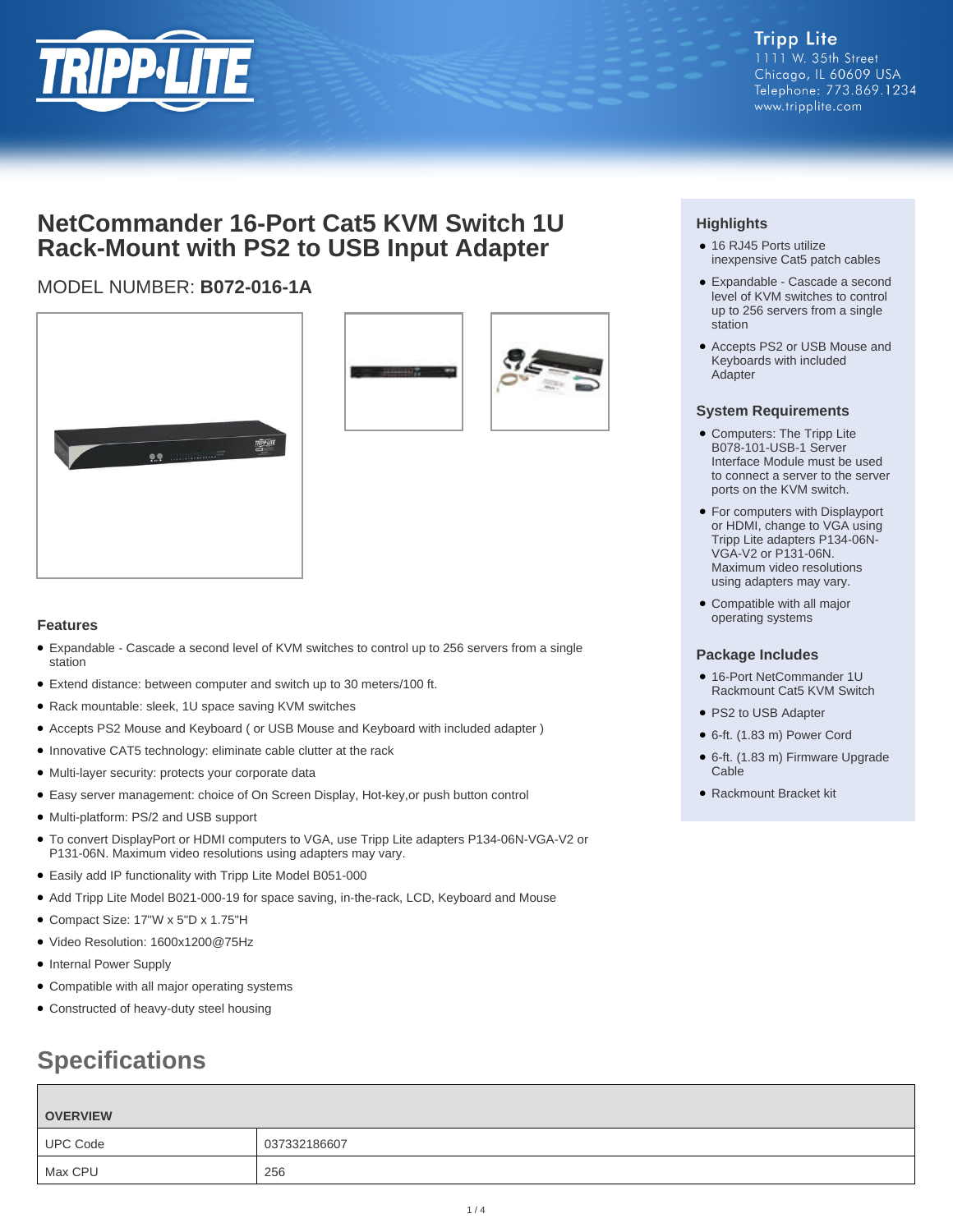

| Technology                                   | Cat5/5e; PS/2; VGA/SVGA                             |  |
|----------------------------------------------|-----------------------------------------------------|--|
|                                              |                                                     |  |
| <b>VIDEO</b>                                 |                                                     |  |
| Max Supported Video Resolution               | 1600 X 1200 @ 75 Hz                                 |  |
| Max. Distance (Between any 2<br>Units)       | 100 ft (30.5m)                                      |  |
| Max Number of Ports (Entire Chain)           | 256                                                 |  |
| <b>INPUT</b>                                 |                                                     |  |
| Voltage Compatibility (VAC)                  | 100; 110; 120; 127; 200; 208; 220; 230; 240         |  |
| Input Frequency                              | 50/60Hz                                             |  |
| Input Current                                | 120V (0.7A) / 230V (0.3A)                           |  |
| Power Input Receptacle                       | IEC-320-C14                                         |  |
| <b>POWER</b>                                 |                                                     |  |
| Power Consumption (Watts)                    | 8                                                   |  |
| <b>USER INTERFACE, ALERTS &amp; CONTROLS</b> |                                                     |  |
| <b>LED</b> Indicators                        | Green(CPU ON, SELECTED)                             |  |
| <b>PHYSICAL</b>                              |                                                     |  |
|                                              |                                                     |  |
| Color                                        | <b>Black</b>                                        |  |
| Material of Construction                     | Steel (Steel, Electrogalvanized, Cold Rolled, Coil) |  |
| Rackmountable                                | Yes                                                 |  |
| Shipping Dimensions (hwd / in.)              | 4.33 x 20.28 x 7.68                                 |  |
| Shipping Dimensions (hwd / cm)               | 11.00 x 51.51 x 19.51                               |  |
| Shipping Weight (lbs.)                       | 5.45                                                |  |
| Shipping Weight (kg)                         | 2.47                                                |  |
| Unit Dimensions (hwd / in.)                  | $1.7 \times 4.8 \times 16.8$                        |  |
| Unit Packaging Type                          | Box                                                 |  |
| Unit Weight (lbs.)                           | 3.70                                                |  |
| Unit Weight (kg)                             | 1.68                                                |  |
| <b>ENVIRONMENTAL</b>                         |                                                     |  |
| <b>Operating Temperature Range</b>           | 32 to 104 F (0 to 40 C)                             |  |
| Storage Temperature Range                    | -40 to 158 F (-40 to 70 C)                          |  |
| <b>Relative Humidity</b>                     | 0% to 80% RH, Non-Condensing                        |  |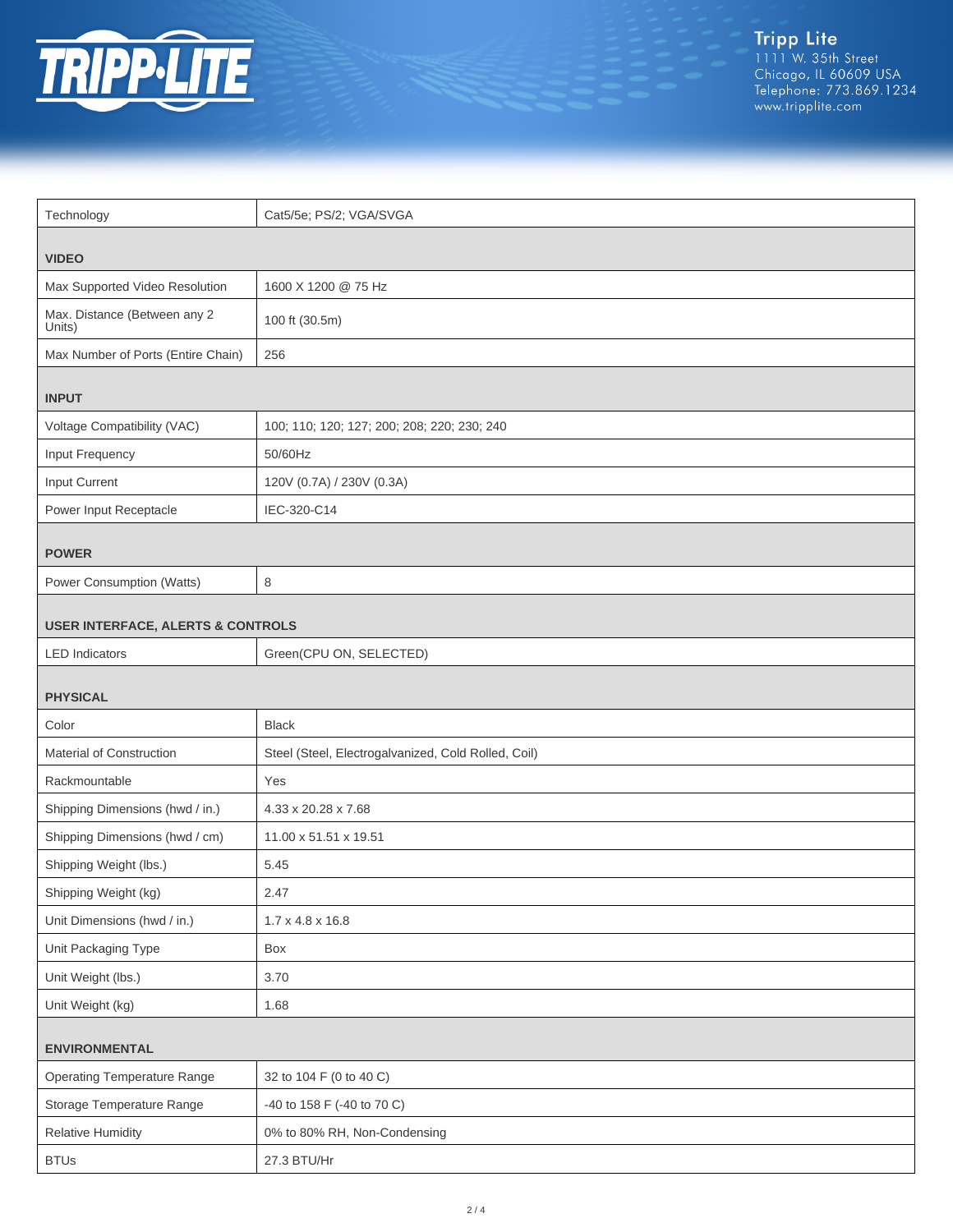

| <b>COMMUNICATIONS</b>                         |                                                               |  |
|-----------------------------------------------|---------------------------------------------------------------|--|
| <b>IP Remote Access</b>                       | <b>No</b>                                                     |  |
| <b>CONNECTIONS</b>                            |                                                               |  |
| Number of Ports                               | 16                                                            |  |
| <b>PC/Server Connections</b>                  | PS/2; USB; VGA                                                |  |
| Side A - Connector 1                          | HD15 (FEMALE)                                                 |  |
| Side A - Connector 2                          | (2) MINI DIN-6 (FEMALE)                                       |  |
| Side A - Connector 3                          | RJ11 (FEMALE)                                                 |  |
| Side B - Connector 1                          | (16) RJ45 (FEMALE)                                            |  |
| Computer Keyboard and Mouse<br>Interface      | PS/2; USB                                                     |  |
| <b>Computer Monitor Interface</b>             | <b>VGA</b>                                                    |  |
| Console Keyboard and Mouse<br>Interface       | PS/2; USB                                                     |  |
| <b>Console Monitor Interface</b>              | <b>VGA</b>                                                    |  |
| <b>PORT EXPANSION</b>                         |                                                               |  |
| Daisy-chainable or Cascadable                 | Cascadeable                                                   |  |
| <b>FEATURES &amp; SPECIFICATIONS</b>          |                                                               |  |
| Number of Users                               | $\mathbf{1}$                                                  |  |
| NIAP-Certified Secure                         | No.                                                           |  |
| On-Screen Display (OSD)                       | Yes                                                           |  |
| Port Selection                                | Pushbutton; Hotkey; OSD                                       |  |
| <b>Driver Required</b>                        | No                                                            |  |
| Cat5 KVM Switch                               | Yes                                                           |  |
| Recommended Category Cable                    | Cat5e/6 Cables                                                |  |
| <b>STANDARDS &amp; COMPLIANCE</b>             |                                                               |  |
| <b>Product Certifications</b>                 | CAN/CSA C22.2; CAN/CSA-C22.2 No. 60950-1 (Canada); UL 60950-1 |  |
| <b>Product Compliance</b>                     | RoHS; CE (Europe); REACH; FCC Part 15 Class A (USA)           |  |
| <b>WARRANTY</b>                               |                                                               |  |
| <b>Product Warranty Period</b><br>(Worldwide) | 3-year limited warranty                                       |  |

© 2022 Tripp Lite. All rights reserved. All product and company names are trademarks or registered trademarks of their respective holders. Use of them does not imply any affiliation with or endorsement by them. Tripp Lite has a policy of continuous improvement. Specifications are subject to change without notice.